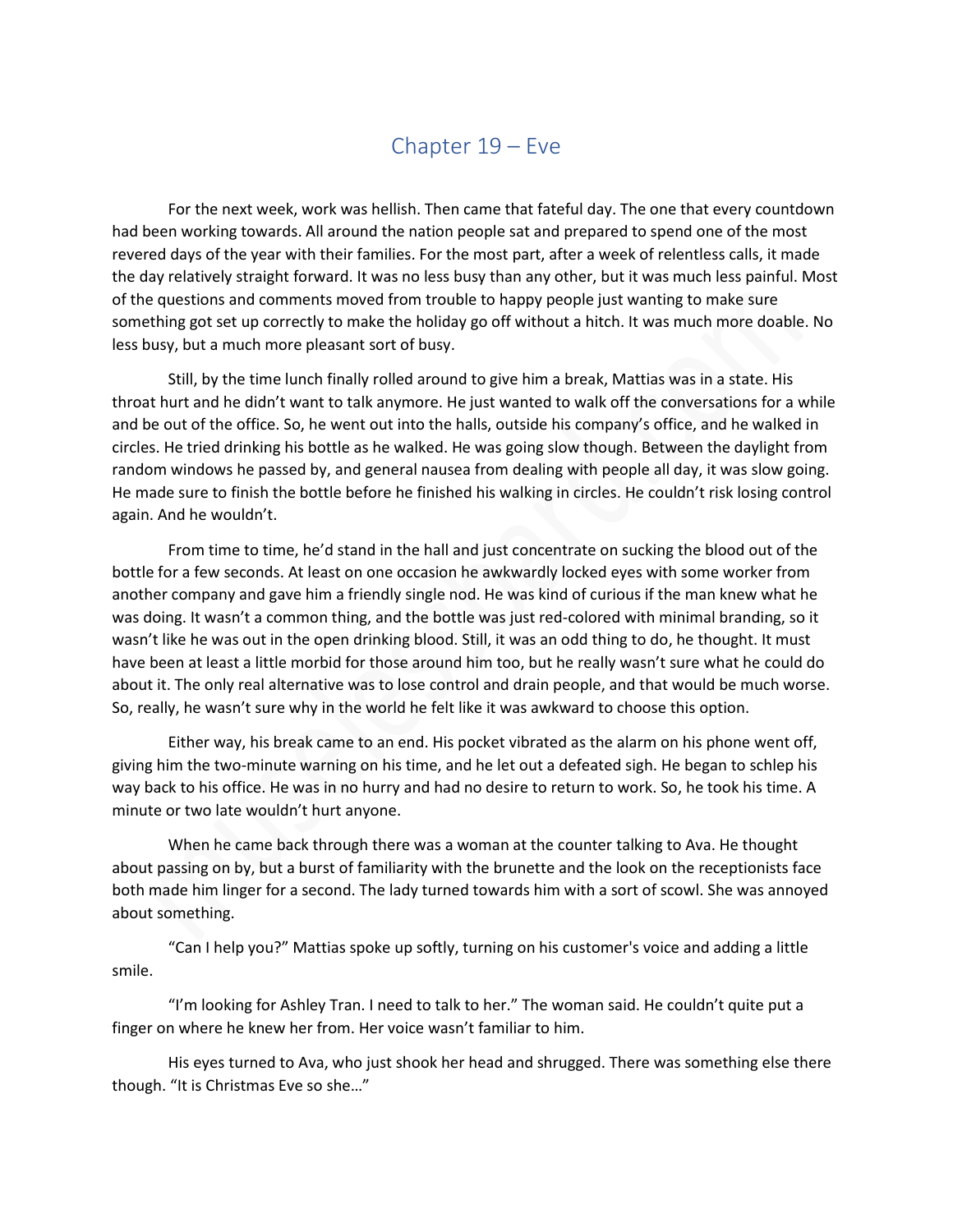"I know she's here. And I want to talk to her. I'll go back there myself to get her if I have to."

"Sorry, ma'am. I'll check for you," He replied. The tone the woman had didn't instill him with any trust, though. "Anything I can pass along to her about who was asking to speak to her?"

"I just need to talk to her," The woman turned and stared straight into the vampire's eyes. She bore a hole in him with her look, anger virtually dripping out of the air around her.

"Okay, fair. Business or personal?" He continued, though there was enough snark in his voice to be picked up. Enough that her eyes narrowed deeper on him. A shame that he lacked the empathy most humans enjoyed. He was tired, and with his human parts still recovering, he couldn't quite find the courage to give in to the worry he knew he should have felt.

"Personal." She spat the word at him.

"Okay, I'll see what I can do. Ms. Mays, would you be kind enough to treat the lady to some coffee or cookies or anything she needs," Mattias said as he walked off and through the doors.

"I don't want any treats," The woman howled after him.

He didn't see poor Ava's response. It wasn't the first irate customer she had to deal with. Or team member. Or whoever this lady was. He didn't care. He walked back to his desk and paused at the edge of the cubicle. Every one of his agents was sitting and talking to a guest or team member and going just as hard as they could go. He walked over and set his bottle on Ashley's desk, which caused her to look up at him. She never flinched or changed her tone of voice with the guest. She was on a roll, and she just kept going.

He took a pad of paper and jotted down a quick message. *Someone up front to see you. Seems pissed.*

He didn't need to write anymore. She just nodded and went back to the phone call. That was good enough for him. He stretched and moved towards his desk, but then the curiosity got the better of him. He tried to remember where he had seen the woman before. He couldn't put a finger on it. He thought about it for a moment and decided to walk back up to the front and talk to her.

He was surprised when he saw Hal there talking to her already. He wasn't against it. A couple of managers was better than one, after all. Especially at calming down an irate guest. He hustled a bit to get to the door quicker and pushed it open in time to hear some words.

"You aren't welcome here," Hal didn't pull out a stern voice often, but with a confident point to the exit. "Now, leave."

Mattias started to say something, but then he noticed the blurred reflection on the brass of the receptionist's desk, with Hal's reflection being fine. His heart sank a bit. She looked taller than when he left too, but surely that was just in his mind or the way she was standing.

"I want to talk to her now, and I won't take no from some random jack off,"

"Whoa, that escalated. What the hell is going on here?" Mattias held up his hands.

"Fine, Ava, call security," Hal ordered the receptionist, who was nervous.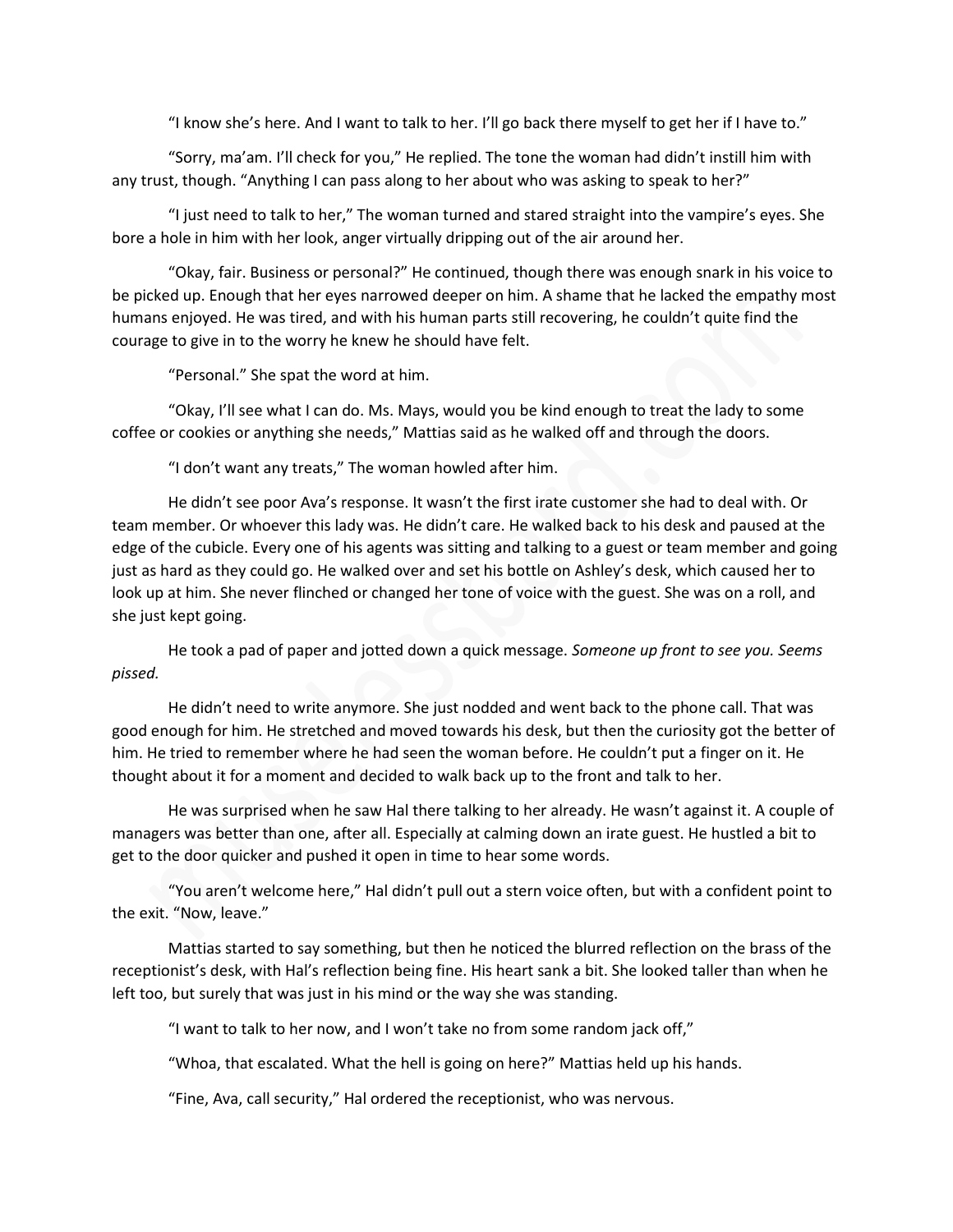"This fat ass won't let me talk to my girlfriend,"

"Girlfriend?" Mattias said quietly. Suddenly he saw it all come back together in his mind. She was the woman he spotted on the texts. He had seen her here before. And, then there was Thanksgiving. "Hal's right, you need to leave. Now."

She gritted her teeth. There was a visible vein on her neck for a moment, and her face twisted to an angry red. Hal gave a nod of his head, "We know all about your anger problems, so why don't you,"

He never finished the sentence. The woman raised a hand and backhanded Hal. There was a sickening slap and it knocked him off his feet. Then another sickening snap as the woman's leg twisted and shattered, growing and reforming. Then it got worse. Her face twisted, her nose tore and twisted, a maw growing out of her face and fur beginning to sprout from every visible point of skin. This wasn't some movie like transformation where she stood still though. She stomped forward on mismatched legs. One hand, half transformed to a claw reached out and caught Mattias by the throat and she lifted him off the ground with no trouble what-so-ever. He might as well have been a doll. Then the transforming lycan threw him.

Not just tossed him aside. Threw him. She launched him back and hard, and he slammed into and through the glass doors that separated the foyer from the cubicle farm. He rolled limply up against one of the nearby cubicles in a shower of shattered glass shards.

"Mattias!" He heard Ava's voice. By the time he looked up to see where she was, Hal was back on his feet. He was bravely if stupidly doing his best.

The heavyset man charged the werewolf with all his might and heft, catching her in a tackle rather low. With only one leg transformed she was easy to bring down in that first second. She kicked him off of her and tossed him up and onto a nearby chair like a ragdoll.

Ava had taken the opportunity to run out of the foyer and over to the vampire's side, "Are you okay?"

"I just got thrown through a glass door, Ava…" He muttered as he pushed himself up. "Get out of here, get to Ashley. Call the damn cops while you're at it." He said quickly.

"Right, what… you're going to fight?"

"Gotta save Hal." He said quickly, before standing up. She stood too, and then an idea crossed his mind. This fight wouldn't be fun. "I hate to ask, but do you mind if I get a boost?"

"A boost…?" She asked before she saw him bear his teeth. Even in this situation, the sudden realization excited her more than he would have liked. "Oh, fuck yes," She said as she pulled her hair away from her neck.

He didn't wait for further permission. He just leaned forward and latched onto her neck. She let out a noise that was too close to euphoric for him, or this situation, as his venom began to slip into her veins and he pulled forth some of her life force.

Now frozen donated blood was sustaining for him. He didn't need to worry about that. But fresh blood. Fresh blood was an entirely different thing. And from a neck, there was so much. He felt a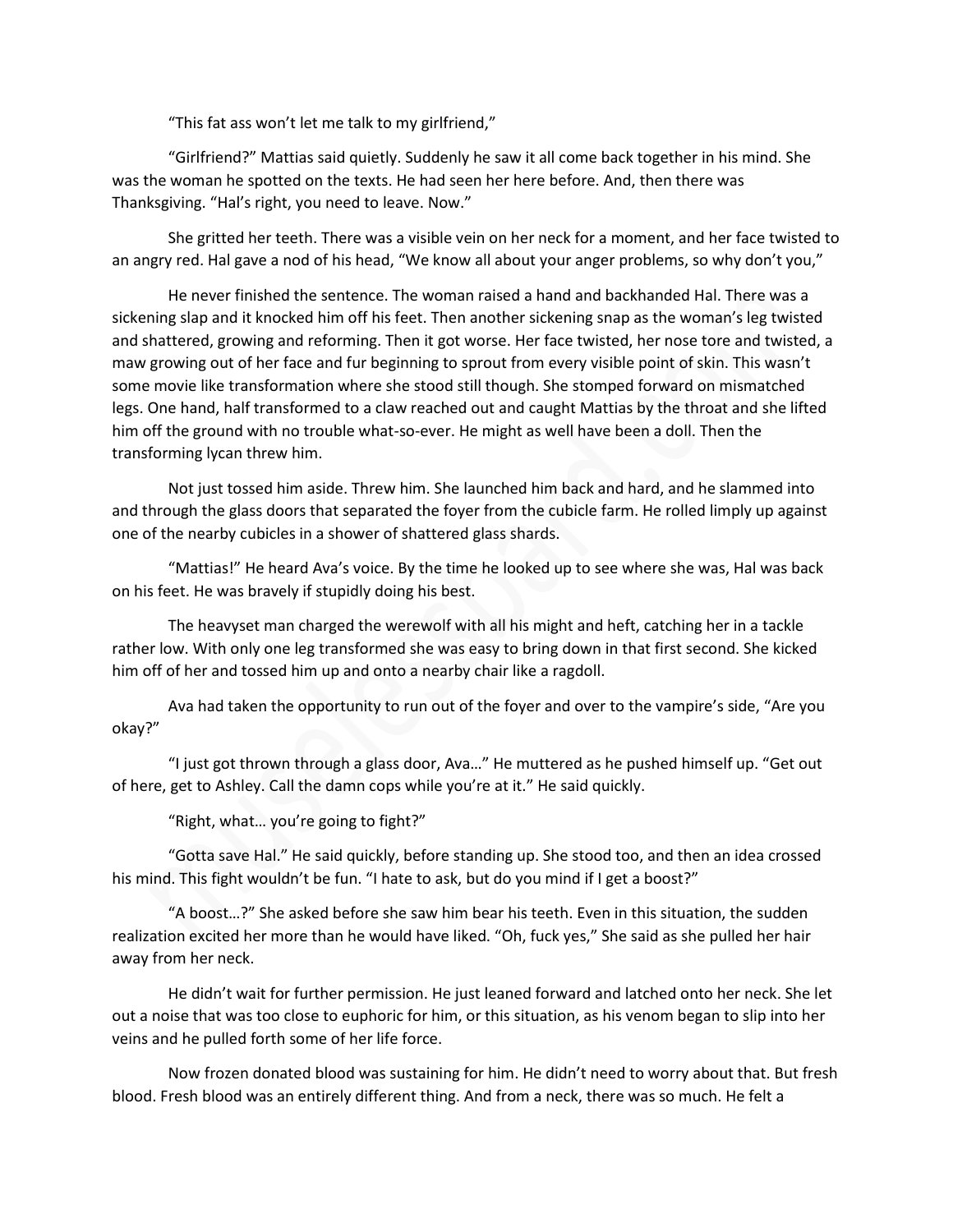warmth in his veins he hadn't felt in years, a flow of energy stolen from a willing victim. It was invigorating. Dangerous. But invigorating. He released her neck and watched the woman slumped over for a second, taking a moment to catch her breath and let herself restore a bit of energy. Looking down at her, he could not help but want to drink more, even if the woman and her obsession bothered him to no end. He gave her a light smack on her shoulder.

"Do me a favor and call the cops," He spoke as he sat up and cracked his knuckles.

She gave a nod but didn't say anything. He didn't look back. He just trusted she would do what he asked. In the meantime, he turned his attention back towards the danger that awaited him. There before him was a pissed off woman, half-way transformed into her lycanthropic form. Her body was still twisting. Bones and ligaments tore and twisted, snaps and disgusting tearing sounds were light on the air. He stepped forward back into the room and dusted himself off.

"Sorry I gendered you," He asked coldly, his eyes twisting up to the massive beast. "I just assumed Ashley's loser with a temper was a guy."

She snarled down at him and it seemed the fight was on.

Now, it was important to remember that there was no glory in fighting. That this had devolved into hand to hand combat was a great failure on his part, and he knew it. Then again, he knew what she had done to Ashley and personally he thought she deserved a beating. He had a good line in mind too. His celerity would be perfect to slip in and out of her blows, to bob and weave, and launch small attacks of his own when he had an opening. Then he'd coolly ask if she was done yet once she was visibly winded. A solid line, a good plan, he was ready.

Of course, no he wasn't. No one was ever ready for a fight. No plan ever survived being introduced to someone else. He was reminded of that when she pounced him, and once again caught him in one great paw. She tackled him to the ground without hesitation and dragged his head up in preparation to slam it back down.

After his head was put through one of the floorboards he realized he should have done something smarter. Turn to mist maybe. That would have been good. Luckily for him, she assumed he was dead. She was right, but off on her timing. She bounded forward, towards the cubicles – but that was something he couldn't have. He closed his eyes and his body rose from the ground without a movement, carried by the solemn winds of the grave back to his feet.

He pushed off from the floor with one foot, and he was on her within a second. He didn't have a catchy phrase to give to her right then. He just grabbed her by the back paw, and with a moment of undead strength, he yanked her back and threw her with all of his might.

She did not go as far as he had hoped. He was hoping for a heroic throw where she flew back across the foyer and through the glass doors. But no. She just toppled a few feet and scrambled onto all fours, charging him once again with her teeth bared. That was enough to let his instinct take over and when she reached him he was just a cloud of mist. She tried to snap at him, but traveled right through him, tumbling against the pathetic cloth and board wall of the nearest cubicle – which startled a few people beyond.